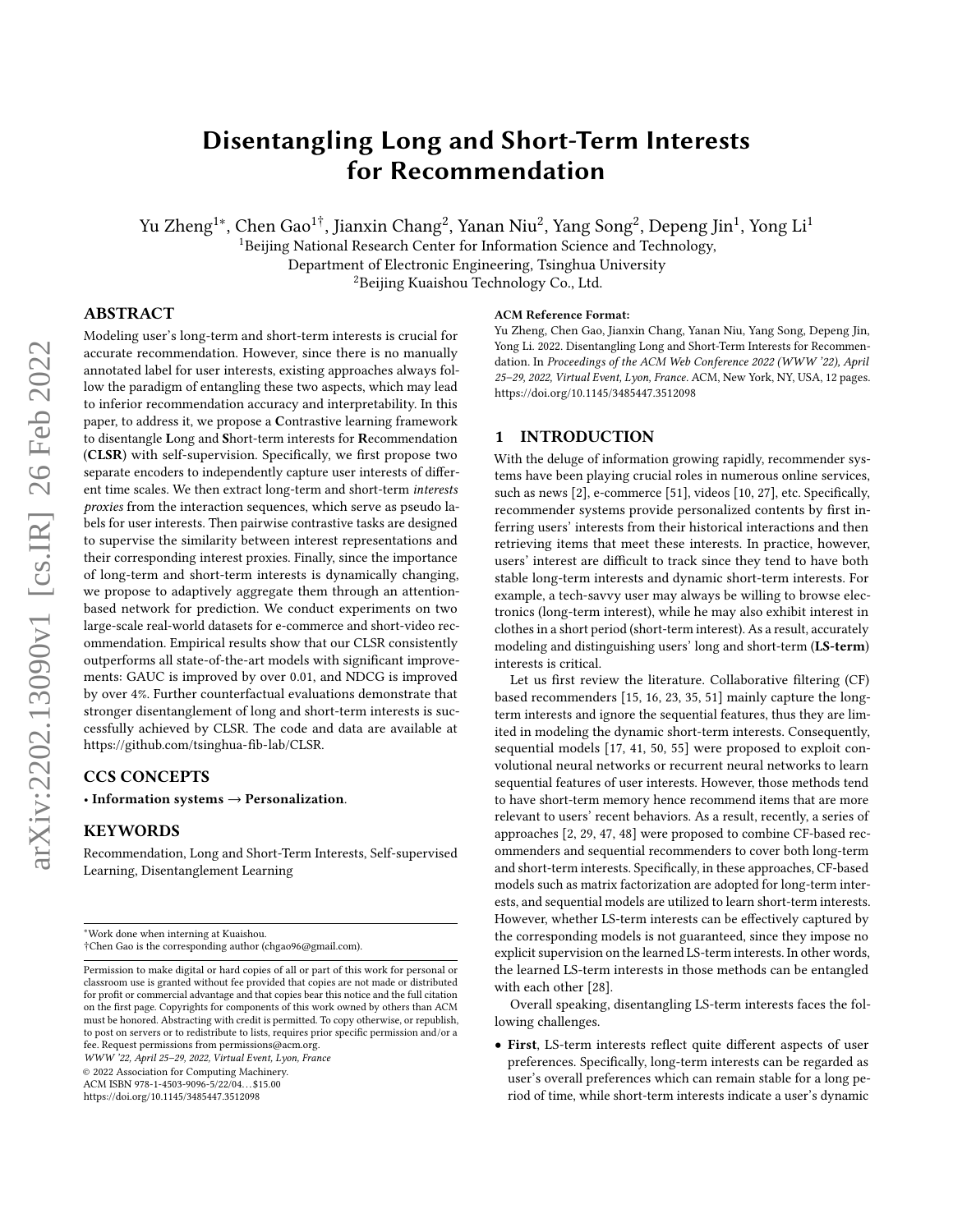preferences that evolve rapidly according to recent interactions. Therefore, learning a unified representation of LS-term interests is insufficient to capture such differences. On the contrary, it is more proper to model the two aspects separately.

- Second, it is hard to obtain labeled data for learning LS-term interests. The collected behavior log data only always contains users' implicit feedback such as clicks. Hence the separate modeling of LS-term interests lacks explicit supervision for distinguishing the two aspects.
- Last, for the final prediction of users' future interactions, both long and short-term interests should be taken into consideration. Nevertheless, the importance of two kinds of interests varies on different user-item interactions. For example, users' short-term interests are more important when they continuously browse similar items, while users' behaviors are largely driven by long-term interests when they switch to quite different items. Therefore, it is critical but challenging to adaptively fuse these two aspects for predicting future interactions.

To address the above challenges, we propose a contrastive learning framework that disentangles LS-term interests leveraging the interaction sequences to build self-supervision signals. Specifically, in order to independently capture LS-term interests, we propose to decompose each interaction into three mechanisms: long-term interests representation, short-term interests evolution, and interaction prediction. We design two separate encoders with different dynamics over time to model LS-term interests respectively, which addresses the first challenge. To overcome the key challenge of lacking labeled data for LS-term interests, we propose to use self-supervision [\[7\]](#page-8-13). We first generate proxy representations for long/short-term interests by extracting users' entire historical interactions and recent interactions, respectively. We then supervise the interest representations obtained from the two separate encoders to be more similar with their corresponding proxies than the opposite proxies, in a contrastive manner. Different from existing methods which impose no explicit supervision on the learned LS-term interests [\[2,](#page-8-0) [47\]](#page-8-10), our self-supervised approach can learn better-disentangled representations for LS-term interests and remove the dependency on labeled data. With the disentangled interest representations, we design an attention-based fusion network that adaptively aggregates the two aspects for prediction, which solves the last challenge.

We evaluate the recommendation performance of our method on two real-world datasets. Experimental results illustrate that CLSR outperforms state-of-the-art (SOTA) methods with significant improvements. Specifically, AUC and GAUC are improved by over 0.02, and NDCG are improved by over 10.7%, which can be considered as quite promising gain by existing works [\[39,](#page-8-14) [47\]](#page-8-10). To further investigate the effectiveness of the self-supervised disentanglement design, we conduct counterfactual evaluations with intervened historical interaction sequences which block long or short term interests. The results demonstrate that CLSR achieves steadily stronger disentanglement of LS-term interests against SOTA methods.

In summary, the main contributions of this paper are as follows:

• We highlight the different dynamics of users' long and shortterm interests, and take the pioneer step of disentangling the two factors is critical for accurate recommendation.

- We propose a contrastive learning framework to separately capture LS-term interests. Disentangled representations are learned with self-supervision by comparing with proxy representations constructed from the original interaction sequences. An attentionbased fusion network is further designed which adaptively aggregates LS-term interests to predict interactions.
- We conduct extensive experiments on real-world datasets. Experimental results validate that our proposed CLSR achieves significant improvements against SOTA methods. Further counterfactual analyses illustrate that much stronger disentanglement of LS-term interests can be achieved by CLSR.

The remainder of the paper is organized as follows. We first formulate the problem in Section [2](#page-1-0) and introduce the proposed method in Section [3.](#page-1-1) We then conduct experiments in Section [4,](#page-4-0) and review the related works in Section [5.](#page-7-0) Finally, we conclude the paper in Section [6.](#page-7-1)

### <span id="page-1-0"></span>2 PROBLEM FORMULATION

**Notations.** Let *M* denote the number of users, and  $\{x^u\}_{u=1}^M$  denote the interaction sequences for all users. Each sequence  $\mathbf{x}^{\boldsymbol{u}-1}$  $\left[x_1^u\right]$  $\frac{u}{1}, x_2^u, ..., x_{T_u}^u$  denotes a list of items which are ordered by the corresponding interaction timestamps. Here  $T_u$  denotes the length of user u's interaction history, and each item  $x_t^u$  is in [1, N], where N denotes the number of items.

Since a user's interaction history  $x^u$  reflects both long and shortterm interests, the recommender system will first learn LS-term interests from  $x^u$ , and then predict future interactions based on the two aspects. We then can formulate the problem of learning LS-term interests for recommendation as follows:

**Input:** The historical interaction sequences for all users  $\{x^u\}_{u=1}^M$ . Output:A predictive model that estimates the probability of whether a user will click an item, considering both LS-term interests.

#### <span id="page-1-1"></span>3 METHODOLOGY

In this section, we elaborate on the proposed Contrastive learning framework of Long and Short-term interests for Recommendation (CLSR).

### 3.1 User Interests Modeling

Since users' LS-term interests are quite different in terms of the dynamics over time, it is more appropriate to model the two aspects separately instead of using a unified representation to express them. Specifically, long-term interests are relatively stable, while shortterm interests are dynamic and changing frequently. Meanwhile, each interaction is determined by both aspects as well as the target item. Therefore, we propose to frame user interests modeling as the following three separate mechanisms:

$$
U_l = f_1(U),\tag{1}
$$

$$
\zeta = \begin{cases}\nU_t - f_1(\zeta), & \text{(1)} \\
U_s^{(t)} = f_2(U_s^{(t-1)}, V^{(t-1)}, Y^{(t-1)}, U), & \text{(2)}\n\end{cases}
$$

$$
\left(Y^{(t)} = f_3(U_l, U_s^{(t)}, V^{(t)}, U),\right)
$$
\n(3)

where  $f_1$ ,  $f_2$  and  $f_3$  are the underlying functions for user U's longterm interests  $(U_l)$ , short term interests  $(U_s^{(t)})$  and interaction  $(Y^{(t)})$ with item  $V^{(t)}$ . Current and last timestamps are denoted as t and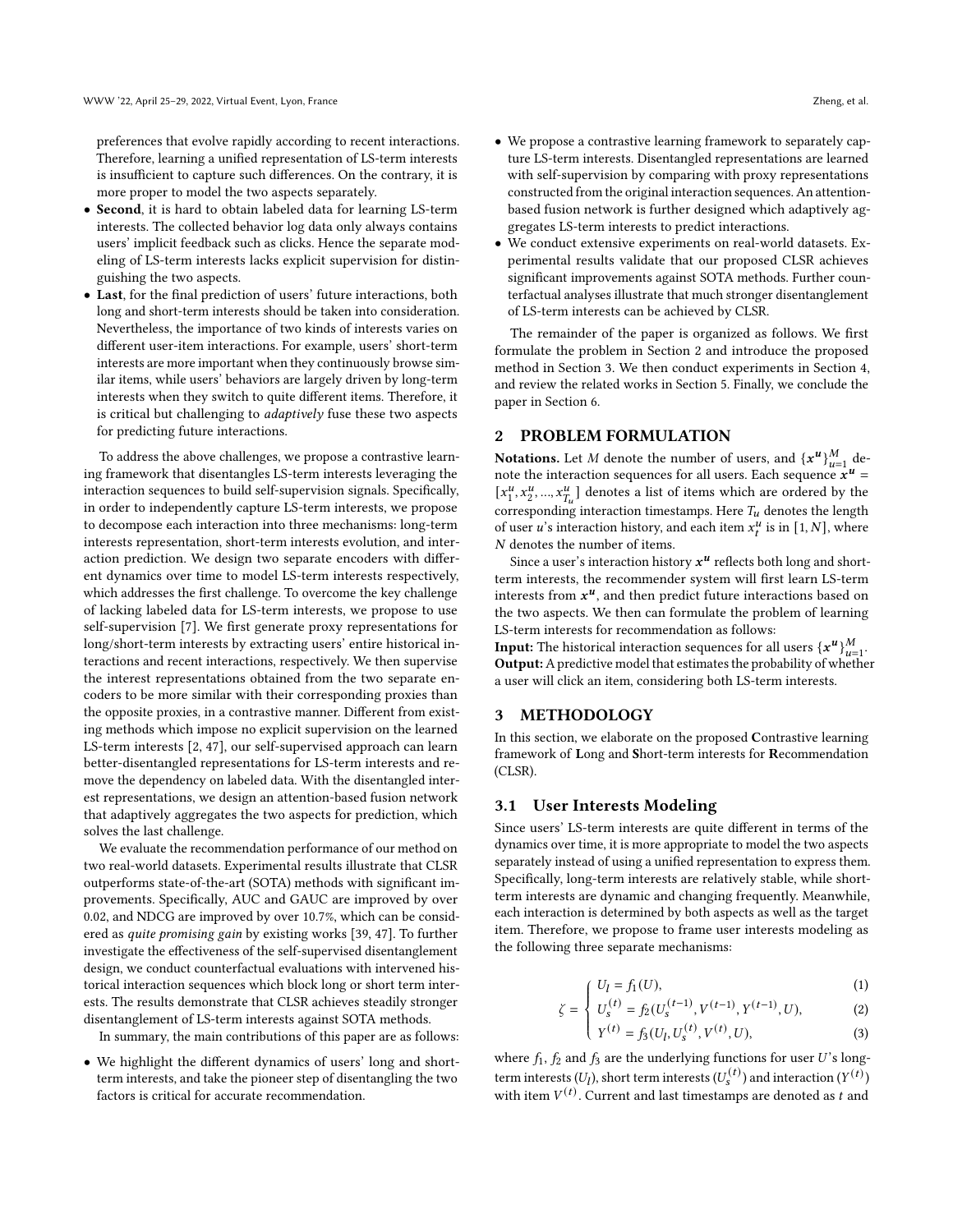<span id="page-2-0"></span>

Figure 1: User interests modeling  $\zeta$  (best viewed in color) which consists of three mechanisms, namely long-term interests representation (red edges), short-term interests evolution (blue edges) and interaction prediction (yellow edges).

 $t - 1$ , respectively. It is worthwhile noting that  $U$  denotes user profile, which contains the user ID and the interaction history  $x^u$ .

The proposed user interests modeling  $\zeta$  decomposes each interaction into three mechanisms:  $f_1$  long-term interests representation,  $f_2$  short-term interests evolution, and  $f_3$  interaction prediction, which are briefly illustrated in Figure [1.](#page-2-0) We now explain the details of the three mechanisms.

- Long-term Interests Representation in Eqn (1). Long-term interests reflect a holistic view of user preferences, and hence it is stable and less affected by recent interactions. In other words, long-term interests can be inferred from the entire historical interaction sequence, thus we include  $U$  as the input of  $f_1$ , which contains the interaction history  $x^u$ .
- Short-term Interests Evolution in Eqn (2). Short-term interests are evolving as users continuously interact with recommended items [\[50\]](#page-9-1). For example, users may establish new interests after clicking an item. Meanwhile, users may also gradually lose certain interests. That is to say, short-term interests are timedependent variables, and thus in  $f_2$ , short-term interests  $U_s^{(t)}$  at timestamp *t* are evolved recursively from  $U_s^{(t-1)}$ , affected by the last interaction  $Y^{t-1}$  with item  $V^{(t-1)}$ .
- Interaction Prediction in Eqn (3). When predicting future interactions, whether long or short-term interests play a more important role depends on a wide variety of aspects, including the target item  $V^{(t)}$  and the interaction history  $x^u$  of U [\[47\]](#page-8-10). Therefore, we fuse  $U_l$  and  $U_s^{(t)}$  according to  $V^{(t)}$  and U in an adaptive manner to accurately predict interactions.

Disentangling LS-term interests means that  $U_l$  only captures long-term interests and  $U_s$  models pure short-term interests. Such disentanglement is helpful to achieve interpretable and controllable recommendation, since we can track and tune the importance of each aspect by adjusting the fusion weights. Meanwhile, effective adjustment of LS-term interests requires the learned representations to only contain the information of the desired aspect. Take the linear case as a toy example, suppose a recommendation model entangles LS-term interests as follows,

$$
U'_l = 0.6U_l + 0.4U_s, \ U'_s = 0.4U_l + 0.6U_s, \tag{4}
$$

<span id="page-2-1"></span>

Figure 2: Our proposed CLSR framework based on selfsupervised learning. A) contrastive tasks on the similarity between representations and proxies of LS-term interests to enhance disentanglement; B) long-term interests encoder  $\phi$ ; C) short-term interests encoder  $\psi$ ; D) adaptive fusion of LSterm interests with attention on the target item and historical interactions; E) interaction prediction network.

where  $U'_l$  and  $U'_s$  are the learned entangled interests. Given the fusion weights (importance) of LS-term interests as 0.8 and 0.2 respectively, the actual fused interests are computed as follows,

$$
U'_{fuse} = 0.8U'_{l} + 0.2U'_{s} = 0.56U_{l} + 0.44U_{s},
$$
\n(5)

which is quite different from the desired interests.

However, disentangling LS-term interests is challenging since there is no labeled data for  $U_l$  and  $U_s$ . We now elaborate on our contrastive learning framework which can achieve strong disentanglement with self-supervision.

### 3.2 Our Self-supervised Implementation

In this section, we first provide two separate encoders to implement  $f_1$  and  $f_2$  which learn representations of LS-term interests. Then we introduce our designed contrastive tasks to achieve disentanglement with self-supervision. Last, we introduce the adaptive fusion model based on attention technique to accomplish  $f_3$ . The overview of CLSR is illustrated in Figure [2.](#page-2-1)

3.2.1 Generating Query Vectors for LS-term Interests. Motivated by recent works [\[2,](#page-8-0) [29,](#page-8-9) [47,](#page-8-10) [48\]](#page-8-11) that learn LS-term interests separately with two different models, we design two separate attentive encoders,  $\phi$  and  $\psi$ , to capture the two aspects, respectively. First, we generate query vectors for LS-term interests as follows,

<span id="page-2-2"></span>
$$
q_l^u = \text{Embed}(u),\tag{6}
$$

$$
q_s^{u,t} = \text{GRU}(\{x_1^u, \cdots, x_t^u\}),\tag{7}
$$

where we use a look-up embedding table and a Gated Recurrent Unit (GRU) [\[9\]](#page-8-15) to capture different dynamics over time. In order to impose extra self-supervision on embedding similarity, all the embeddings need to be in the same semantic space. Thus, we use the historical sequence of items as keys of the attentive encoders, thus the obtained LS-term interests representations are in the same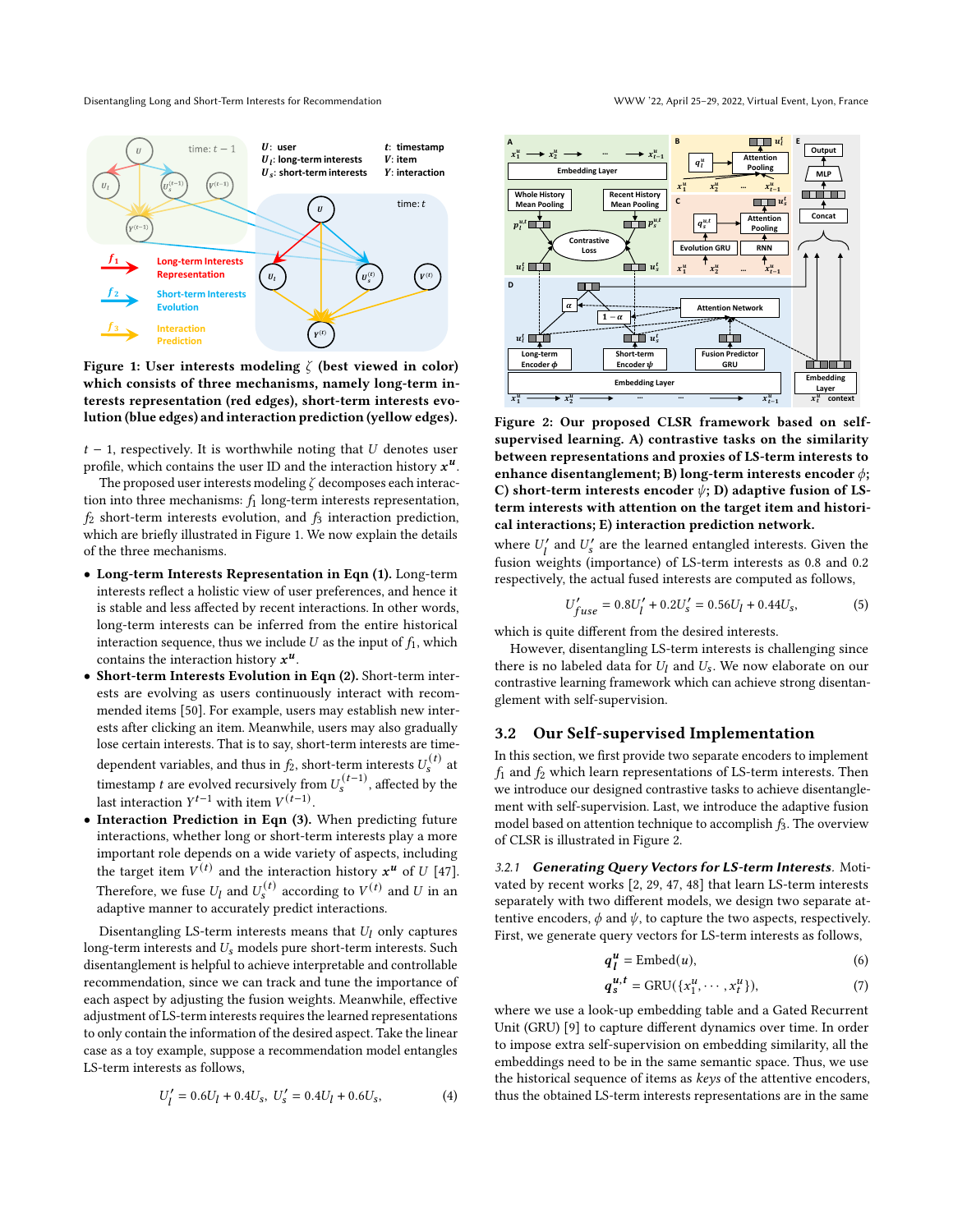item embedding space as follows,

$$
u_l^t = \phi(q_l^u, \{x_1^u, \cdots, x_t^u\}),\tag{8}
$$

$$
u_s^t = \psi(q_s^{u,t}, \{x_1^u, \cdots, x_t^u\}), \tag{9}
$$

where  $u_l^t$  and  $u_s^t$  are the learned representations of LS-term interests. We now introduce the proposed encoders for LS-term interests.

3.2.2 Long-term Interests Encoder. Figure [2](#page-2-1) (B) illustrates the proposed long-term interests encoder  $\phi$ . We use attention pooling to extract long-term interests representations, and the attention score of each item  $x_i^u$  can be computed as follows,

$$
v_j = W_l E(x_j^u),\tag{10}
$$

$$
\alpha_j = \tau_l(v_j||q_l^u||(v_j - q_l^u)||(v_j \cdot q_l^u)), \qquad (11)
$$

$$
a_j = \frac{\exp(\alpha_j)}{\sum_{i=1}^t \exp(\alpha_i)},\tag{12}
$$

where  $\boldsymbol{W}_{\boldsymbol{l}}$  is a transformation matrix,  $\tau_{\boldsymbol{l}}$  is a multi-layer perceptrons (MLP) network, and ∥ denotes the concatenation of embeddings. The final learned long-term interests representation is a weighted aggregation of the entire interaction history, with weights computed from the above attentive network, formulated as follows,

$$
u_I^t = \sum_{j=1}^t a_j \cdot E(x_j^u). \tag{13}
$$

3.2.3 Short-term Interests Encoder. Sequential patterns of user interaction play a crucial role in short-term interests modeling, thus we utilize another attentive network on top of a recurrent neural network (RNN). Specifically, we feed the historical item embeddings to a RNN model and use the output of RNN as the keys, which can be formulated as follows,

$$
\{o_1^u, ..., o_t^u\} = \rho(\{E(x_1^u), ..., E(x_t^u)\}),\tag{14}
$$

$$
v_j = W_s o_j^u,\tag{15}
$$

where  $W_s$  is a transformation matrix and  $\rho$  represents a RNN model. In Section [4,](#page-4-0) we conduct experiments to evaluate different implementations of the RNN model, including LSTM [\[18\]](#page-8-16), GRU [\[9\]](#page-8-15) and Time4LSTM [\[47\]](#page-8-10). Similar as Eqn (18) and (19), we use  $q_s^{u,t}$  as the query vector, and obtain attention scores  $b_k$ . Then the learned representation for short-term interests can be computed as follows,

$$
u_s^t = \sum_{j=1}^t b_j \cdot o_j^u. \tag{16}
$$

Although separate encoders are adopted, disentanglement of LS-term interests is not guaranteed since  $u_l^t$  and  $u_s^t$  are extracted in an unsupervised manner [\[28\]](#page-8-12). Particularly, there is no labeled data to supervise the learned interests representations. Therefore, we propose to design contrastive tasks which can achieve disentanglement with self-supervision and overcome the challenge of lacking labeled data.

3.2.4 Self-supervised Disentanglement of LS-Term Interests. As introduced previously, long-term interests provide a holistic view of user preferences which summarize the entire historical interactions, while short-term interests evolve dynamically over time which reflect recent interactions. Therefore, we can obtain *proxies* for LS-term interests from the interaction sequences themselves to

supervise the two interests encoders. Specifically, we calculate the

mean representation of the entire interaction history as the proxy for long-term interests, and use the average representation of recent  $k$  interactions as the proxy for short-term interests. Formally, the proxies of LS-term interests for a given user  $u$  at timestamp  $t$  can be calculated as follows,

$$
p_l^{u,t} = \text{MEAN}(\{x_1^u, \dots, x_t^u\}) = \frac{1}{t} \sum_{j=1}^t E(x_j^u),\tag{17}
$$

$$
p_s^{u,t} = \text{MEAN}(\{x_{t-k+1}^u, \cdots, x_t^u\}) = \frac{1}{k} \sum_{j=1}^k E(x_{t-j+1}^u), \qquad (18)
$$

<span id="page-3-5"></span>where  $E(x)$  means the embedding of item x. Note that we only calculate proxies when the sequence length is longer than a threshold  $l_t$ , since there is no need to distinguish long and short-term if the whole sequence only contains a few items [\[26\]](#page-8-17). The threshold  $l_t$ , the length of the recent-behavior sequence  $k$  are hyper-parameters in our method. Furthermore, we use mean pooling here for its simplicity and the performance turns out to be good enough. In fact, our self-supervised paradigm is capable of exploiting more complex design for proxies which we leave for future work.

With proxies serving as *labels*, we can utilize them to supervise the disentanglement of LS-term interests. Specifically, we perform contrastive learning between the encoder outputs and proxies, which requires the learned representations of LS-term interests to be more similar to their corresponding proxies than the opposite proxies. We illustrate the contrastive tasks in Figure [2](#page-2-1) (A). Formally, there are four contrastive tasks as follows,

<span id="page-3-0"></span>
$$
sim(u_l^t, p_l^{u,t}) > sim(u_l^t, p_s^{u,t}),
$$
\n(19)

<span id="page-3-1"></span>
$$
sim(p_l^{u,t}, u_l^t) > sim(p_l^{u,t}, u_s^t),
$$
\n(20)

<span id="page-3-3"></span><span id="page-3-2"></span>
$$
sim(u_s^t, p_s^{u,t}) > sim(u_s^t, p_l^{u,t}),
$$
\n(21)

$$
sim(p_s^{u,t}, u_s^t) > sim(p_s^{u,t}, u_l^t),
$$
\n(22)

<span id="page-3-4"></span>where Eqn [\(19\)](#page-3-0)-[\(20\)](#page-3-1) supervise long-term interests, and Eqn [\(21\)](#page-3-2)-[\(22\)](#page-3-3) supervise short-term interests, and  $sim(\cdot, \cdot)$  measures embedding similarity. Take long-term interests modeling as an example, Eqn [\(19\)](#page-3-0) encourages the learned long-term interests representation,  $u_l^t$ , to be more similar to the long-term proxy,  $p_i^{u,t}$  $\frac{u}{l}$ , than to the shortterm proxy,  $p_s^{u,t}$ . Meanwhile, Eqn [\(20\)](#page-3-1) requires that  $u_l^t$  is closer to  $p_1^{u,t}$  $u, t$  compared with the short-term interests representation,  $u_s^t$ . With four symmetric contrastive tasks on the similarity between encoder outputs and proxies, we add self-supervision on LS-term interests modeling which can achieve stronger disentanglement compared with existing unsupervised approaches.

We implement two pairwise loss functions based on Bayesian Personalized Ranking (BPR) [\[35\]](#page-8-6) and triplet loss to accomplish contrastive learning in Eqn [\(19\)](#page-3-0)-[\(22\)](#page-3-3). Formally, the two loss functions, which use inner product and Euclidean distance to capture embedding similarity, are computed as follows,

$$
\mathcal{L}_{\text{bpr}}(a, p, q) = \sigma(\langle a, q \rangle - \langle a, p \rangle), \tag{23}
$$

$$
\mathcal{L}_{tri}(a, p, q) = \max\{d(a, p) - d(a, q) + m, 0\},\tag{24}
$$

where  $\sigma$  is the *softplus* activation function,  $\langle \cdot, \cdot \rangle$  denotes inner product of two embeddings,  $d$  denotes the Euclidean distance, and  $m$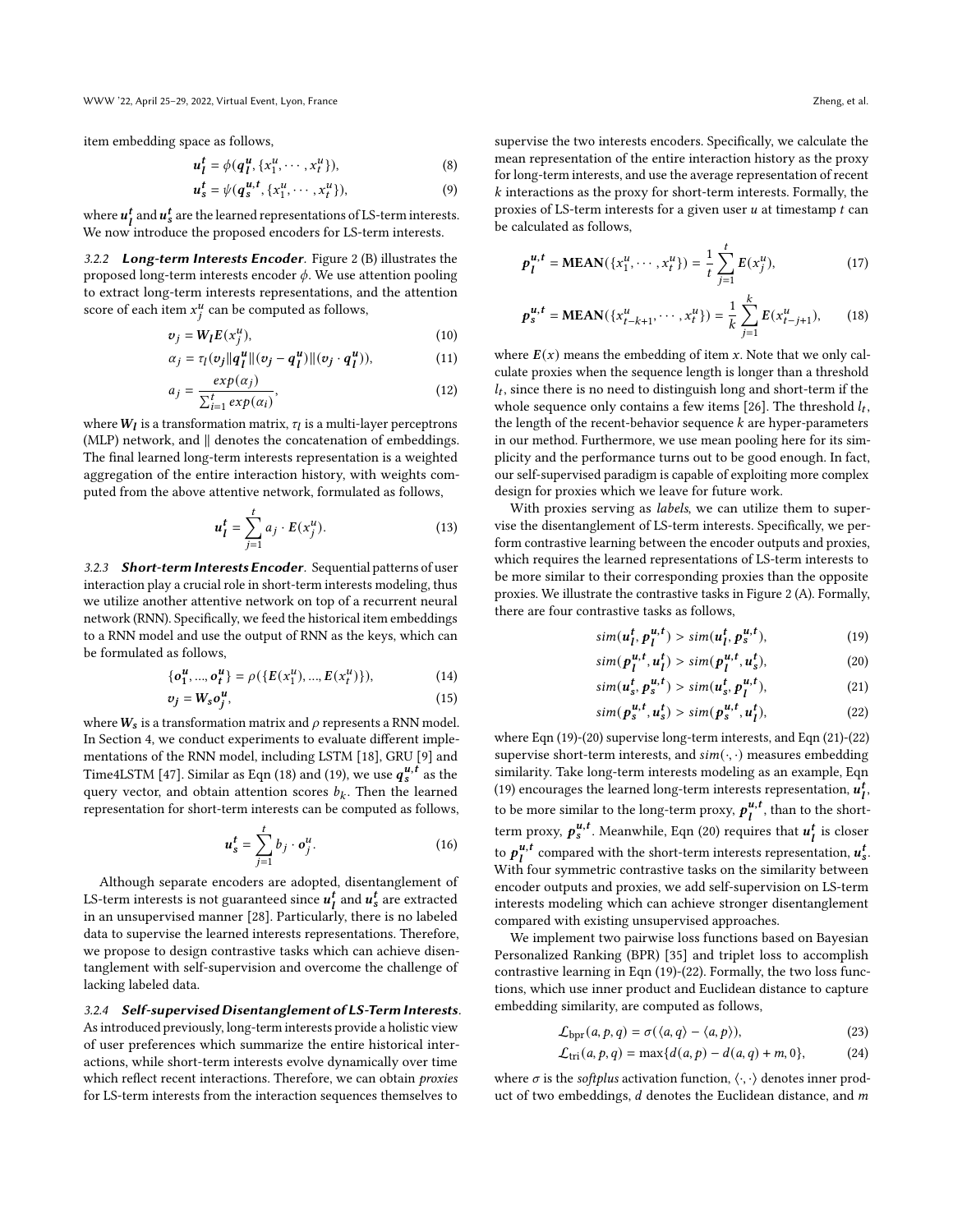denotes a positive margin value. Both  $\mathcal{L}_{bpr}$  and  $\mathcal{L}_{tri}$  are designed for making the anchor  $a$  more similar to the positive sample  $p$  than the negative sample  $q$ . Thus the contrastive loss for self-supervised disentanglement of LS-term interests can computed as follows,

<span id="page-4-2"></span>
$$
\mathcal{L}_{con}^{u,t} = f(\boldsymbol{u}_l, \boldsymbol{p}_l, \boldsymbol{p}_s) + f(\boldsymbol{p}_l, \boldsymbol{u}_l, \boldsymbol{u}_s) + f(\boldsymbol{u}_s, \boldsymbol{p}_s, \boldsymbol{p}_l) + f(\boldsymbol{p}_s, \boldsymbol{u}_s, \boldsymbol{u}_l)
$$
\n(25)

where we omit the superscript of interest representations and proxies, and  $f$  can be either  $\mathcal{L}_{bpr}$  or  $\mathcal{L}_{tri}$ .

Remark. Users' LS-term interests can also overlap with each other to some extent. For example, a user who only purchases clothes on an e-commerce application tends to have consistent LS-term interests. Therefore, unlike existing disentangled recommendation approaches [\[43,](#page-8-18) [49\]](#page-9-3) which add an independence constraint forcing the learned disentangled factors to be dissimilar with each other, we do not include such regularization term and only supervise the learned representations of LS-term interests to be similar with their corresponding proxies. This is also why we do not use loss functions like InfoNCE [\[33\]](#page-8-19) which impose too strong punishment on the similarity between opposite encoders and proxies.

In summary, we implement two separate encoders  $\phi$  and  $\psi$  to learn representations for LS-term interests, respectively. In order to achieve disentanglement of LS-term interests, we compute proxies from the historical interaction sequences. We further propose contrastive-learning loss functions that guide the two encoders only to capture the desired aspect in a self-supervised manner.

3.2.5 Adaptive Fusion for Interaction Prediction. With the learned disentangled representations by self-supervised learning, how to aggregate the two aspects to predict interactions remains a challenge. Simple aggregators, such as sum and concatenation, assume that contributions of LS-term interests are fixed, which is invalid in many cases. In fact, whether long or short-term one is more important depends on the historical sequence. For example, users are mainly driven by short-term interests when they are continuously browsing items from the same category. Meanwhile, the importance of LS-term interests also depends on the target item. For instance, a sports lover may still click on a recommended bicycle due to long-term interests, even after he/she browses several books. Therefore, we include both the historical sequence and the target item as input of the aggregator, where historical sequence is compressed with a GRU. The proposed attention-based adaptive fusion model is illustrated in Figure [2](#page-2-1) (D), which dynamically determines the importance of LS-term interests to aggregate  $u_l^t$  and  $\pmb{u}^{\pmb{t}}_{\pmb{s}}$  . Formally, the final fused interests are obtained as follows,

$$
h_t^u = \text{GRU}(\{E(x_1^u), ..., E(x_t^u)\}),\tag{26}
$$

$$
\alpha = \sigma(\tau_f(\boldsymbol{h}_t^u || E(\boldsymbol{x}_{t+1}^u) || \boldsymbol{u}_t^t || \boldsymbol{u}_s^t),
$$
\n(27)

$$
u^t = \alpha \cdot u^t_1 + (1 - \alpha) \cdot u^t_s, \tag{28}
$$

where  $\sigma$  is the sigmoid activation function, and  $\tau_f$  is a MLP for fusion. Here  $\alpha$  denotes the estimated fusion weight based on historical interactions, target item, and user's LS-term interests.

To predict the interaction, we use the widely adopted two-layer MLP [\[47\]](#page-8-10) shown in Figure [2](#page-2-1) (E). Then the estimated score given a user  $u$  and an item  $v$  at timestamp  $t + 1$  can be predicted as follows,

$$
\hat{y}_{u,v}^{t+1} = \text{MLP}(\boldsymbol{u}^t || E(v)).
$$
\n(29)

<span id="page-4-1"></span>Table 1: Statistics of the two datasets used in experiments.

| <b>Dataset</b> | Users  | Items          |            | Instances Average Length |
|----------------|--------|----------------|------------|--------------------------|
| Taobao         | 36.915 | 64.138         | 1.471.155  | 39.85                    |
| Kuaishou       |        | 60.813 292.286 | 14.952.659 | 245.88                   |

Following the existing works' settings[\[47\]](#page-8-10), we use the negative log-likelihood loss function as follows,

$$
\mathcal{L}_{\text{rec}}^{u,t} = -\frac{1}{N} \sum_{v \in O} y_{u,v}^{t+1} \log(\hat{y}_{u,v}^{t+1}) + (1 - y_{u,v}^{t+1}) \log(1 - \hat{y}_{u,v}^{t+1}), \quad (30)
$$

where  $O$  is the set composed of training pairs of one positive item  $x_{t+1}^u$  and  $N-1$  sampled negative items. We train the model in an end-to-end manner with multi-task learning on two objectives. Specifically, the joint loss function with a hyper-parameter  $\beta$  to balance objectives, can be formulated as follows,

$$
\mathcal{L} = \sum_{u=1}^{M} \sum_{t=1}^{T_u} \left( \mathcal{L}_{\text{rec}}^{u,t} + \beta \mathcal{L}_{\text{con}}^{u,t} \right) + \lambda ||\Theta||_2, \tag{31}
$$

where  $\lambda ||\Theta||_2$  denotes the L2 regularization for addressing overfitting. The computation complexity of our implementation is  $O((M +$  $N(d+Q)$  where Q denotes the complexity of MLP and GRU, which is on par with the state-of-the-art SLi-Rec method [\[47\]](#page-8-10).

#### <span id="page-4-0"></span>4 EXPERIMENTS

In this section, we conduct experiments to show the effectiveness of the proposed contrastive learning framework. Specifically, we aim to answer the following research questions,

- RQ1: How does the proposed framework perform compared with state-of-the-art recommendation models?
- RQ2: Can CLSR achieves stronger disentanglement of LS-term interests against existing unsupervised baselines?
- RQ3: What is the effect of different components in CLSR?

Datasets. We conduct experiments on two datasets collected from real-world e-commerce and video platforms, Taobao $^1$  $^1$  and Kuaishou $^2$  $^2$ . Basic statistics of the two datasets are summarized in Table [1,](#page-4-1) where Average Length indicates the average length of user interaction sequences. We leave the details of the datasets in Section [A.1.](#page-10-0)

Baselines and Metrics. We compare CLSR with state-of-the-art methods. With respect to long-term interests modeling, we include NCF [\[16\]](#page-8-4), DIN [\[51\]](#page-9-0) and LightGCN[\[14\]](#page-8-20). For short-term interests modeling, we compare with Caser [\[41\]](#page-8-8), GRU4REC [\[17\]](#page-8-7), DIEN [\[50\]](#page-9-1), SASRec [\[20\]](#page-8-21) and SURGE [\[6\]](#page-8-22). We also include SLi-Rec [\[47\]](#page-8-10) which is the state-of-the-art model of LS-term interests modeling. We evaluate the models with two widely-adopted accuracy metrics including AUC and GAUC [\[51\]](#page-9-0), as well as two commonly used ranking metrics MRR and NDCG@K. We leave the details of baselines, implementations, and hyper-parameters in Section [A.2](#page-10-1)[-A.3.](#page-10-2)

### 4.1 Overall Performance Comparison (RQ1)

We illustrate the overall performance on two adopted datasets in Table [2.](#page-5-0) From the results, we have the following observations:

<sup>1</sup><https://www.taobao.com>

<sup>2</sup><https://www.kuaishou.com>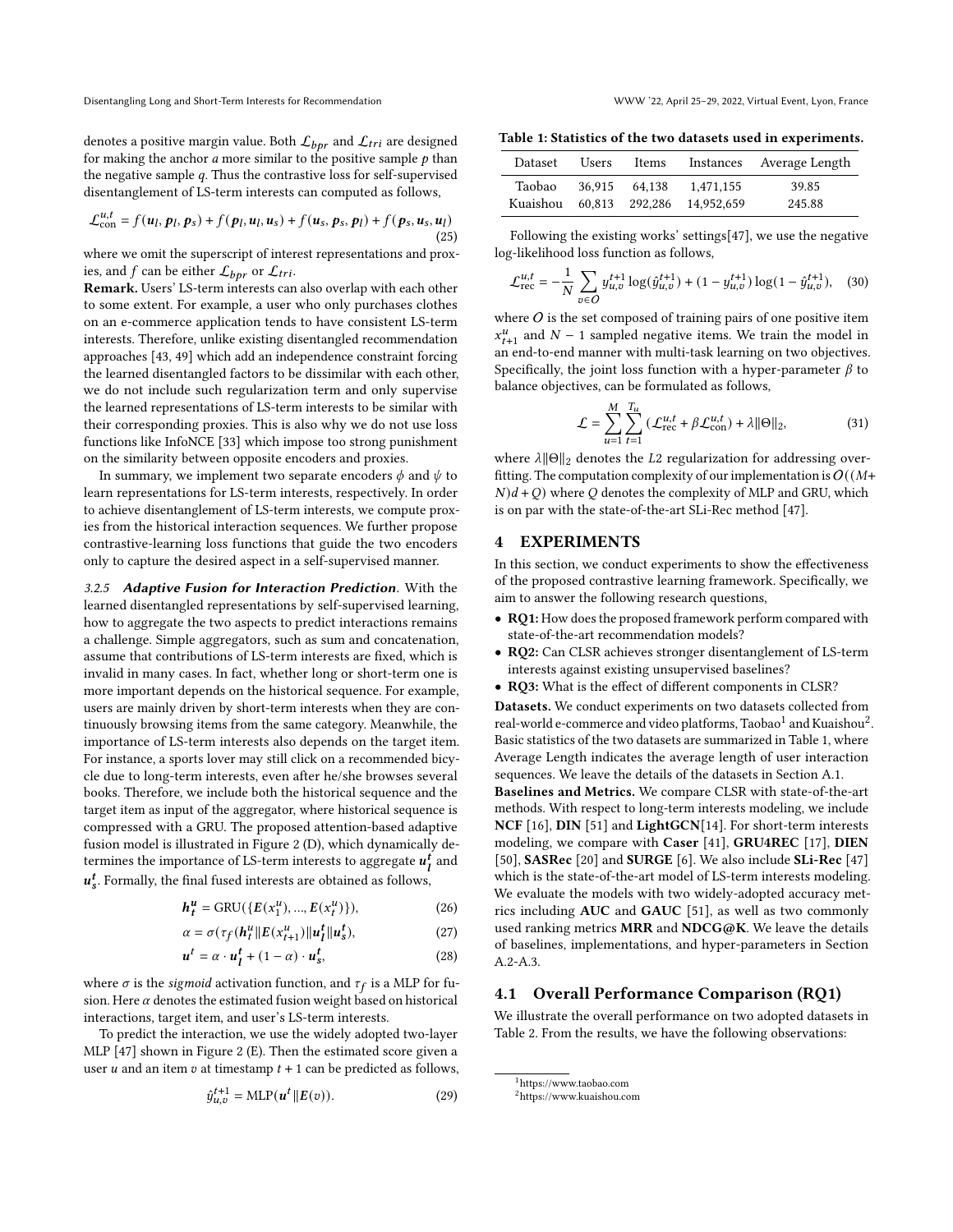| Dataset    |               | Taobao     |            |            |            | Kuaishou   |        |            |           |
|------------|---------------|------------|------------|------------|------------|------------|--------|------------|-----------|
| Category   | Method        | <b>AUC</b> | GAUC       | <b>MRR</b> | NDCG@2     | <b>AUC</b> | GAUC   | <b>MRR</b> | NDCG@2    |
|            | <b>NCF</b>    | 0.7128     | 0.7221     | 0.1446     | 0.0829     | 0.5559     | 0.5531 | 0.7734     | 0.8327    |
| Long-term  | <b>DIN</b>    | 0.7637     | 0.8524     | 0.3091     | 0.2352     | 0.6160     | 0.7483 | 0.8863     | 0.9160    |
|            | LightGCN      | 0.7483     | 0.7513     | 0.1669     | 0.1012     | 0.6403     | 0.6407 | 0.8175     | 0.8653    |
|            | Caser         | 0.8312     | 0.8499     | 0.3508     | 0.2890     | 0.7795     | 0.8097 | 0.9100     | 0.9336    |
|            | GRU4REC       | 0.8635     | 0.8680     | 0.3993     | 0.3422     | 0.8156     | 0.8298 | 0.9166     | 0.9384    |
| Short-term | <b>DIEN</b>   | 0.8477     | 0.8745     | 0.4011     | 0.3404     | 0.7037     | 0.7800 | 0.9030     | 0.9284    |
|            | <b>SASRec</b> | 0.8598     | 0.8635     | 0.3915     | 0.3340     | 0.8199     | 0.8293 | 0.9161     | 0.9380    |
|            | <b>SURGE</b>  | 0.8906     | 0.8888     | 0.4228     | 0.3625     | 0.8525     | 0.8610 | 0.9316     | 0.9495    |
| LS-term    | SLi-Rec       | 0.8664     | 0.8669     | 0.3617     | 0.2971     | 0.7978     | 0.8128 | 0.9075     | 0.9318    |
|            | Ours          | $0.8953**$ | $0.8936**$ | $0.4372**$ | $0.3788**$ | 0.8563     | 0.8718 | $0.9382*$  | $0.9544*$ |

<span id="page-5-0"></span>Table 2: Overall performance on Taobao and Kuaishou datasets. Underline means the best two baselines, bold means p-value  $<$  0.05,  $*$  means p-value  $<$  0.01, and  $**$  means p-value  $<$  0.001.

- Short-term models generally performs better than longterm models. Long-term models fail to capture temporal patterns of user interactions, hence their performance is rather poor. From the results, we can observe that AUC of NCF, DIN, and LightGCN are all less than 0.8 on Taobao dataset and less than 0.7 on Kuaishou dataset. On the other hand, short-term models outperform long-term models in most cases. For example, SURGE is the best baseline on both datasets, which uses graph convolutional propagation and graph pooling to capture the dynamics of user interests. The better performance of short-term models comes from their ability to capture the sequential pattern of user interactions. In fact, we conduct data analysis on the interaction sequences and discover that, in average, over 31% of interacted items are of the same category as the previous item, which verifies the sequential pattern and explains the better performance of short-term models.
- Joint modeling of LS-term interests does not always bring performance gains. SLi-Rec is the SOTA approach that models both LS-term interests. However, the two aspects are entangled with each other, which increases model redundancy and leads to inferior accuracy. Results demonstrate that SLi-Rec is not consistently effective across different metrics and datasets. For example, SLi-Rec is the best baseline on Taobao dataset with respect to AUC, but its ranking performance is poorer than GRU4REC by about 10%, indicating that it is insufficient to disentangle LS-term interests with no explicit supervision.
- Disentangled modeling of LS-term interests can achieve significant improvements. CLSR outperforms baselines with significant progress. Specifically, CLSR improves GAUC by about 0.005 (*p*-value < 0.001) on Taobao dataset and 0.01 (*p*-value < 0.05) on Kuaishou dataset, agaisnt SOTA methods. Besides, NDCG is improved by about 5% on Taobao dataset. The consistent and significant progress indicate that disentangling LS-term interests is critical for accurate recommendation.

# 4.2 Study on Disentanglement of Long and Short-Term Interests (RQ2)

Both SLi-Rec and CLSR explicitly model LS-term interests, however, CLSR achieves the best performance while SLi-Rec shows inferior accuracy. We argue that it is because SLi-Rec entangles LS-term

<span id="page-5-1"></span>

Figure 3: Comparison of using single and both interests between CLSR and Sli-Rec.

interests which increases the internal dependency of the model and leads to poor performance. On the contrary, CLSR disentangles LS-term interests with the help of self-supervision. In this section, we empirically prove that stronger disentanglement of LS-term interests is indeed achieved by CLSR.

4.2.1 Performance of One-side Interests. In CLSR, we utilize two separate representations for LS-term interests. Therefore, it is crucial that each side only captures the desired single aspect. In order to evaluate the effectiveness of each side, we reserve one-side interests and discard the other side of CLSR and SLi-Rec. Results on two datasets are illustrated in Figure [3,](#page-5-1) from which we can observe that CLSR outperforms SLi-Rec in all cases. Specifically, on Taobao dataset, CLSR improves AUC against SLi-Rec by about 0.03 with short-term interests and full interests. On Kuaishou dataset, the improvements of AUC are about 0.1, 0.2, and 0.4 for long-term interests, short-term interests, and full interests, respectively. It indicates that CLSR attains more meaningful representations for both LS-term interests. Moreover, for both methods on both datasets, combining LS-term interests achieves better performance than using one-side interests. This further supports our motivation to model both long and short-term interests for accurate recommendation.

4.2.2 **Counterfactual Evaluation**. Learning disentangled representations of underlying factors is very helpful especially when the importance of different factors changes [\[37,](#page-8-23) [38,](#page-8-24) [49\]](#page-9-3). For example, behaviors of higher costs, such as purchase (cost of money) in Taobao dataset and like (cost of time) in Kuaishou dataset, tend to be more driven by users' long-term interests, and behaviors of lower costs such as click in both datasets indicate more about short-term interests, which has been acknowledged by existing works [\[11\]](#page-8-25). Therefore, to investigate whether CLSR achieves disentanglement of LS-term interests, we design counterfactual evaluations where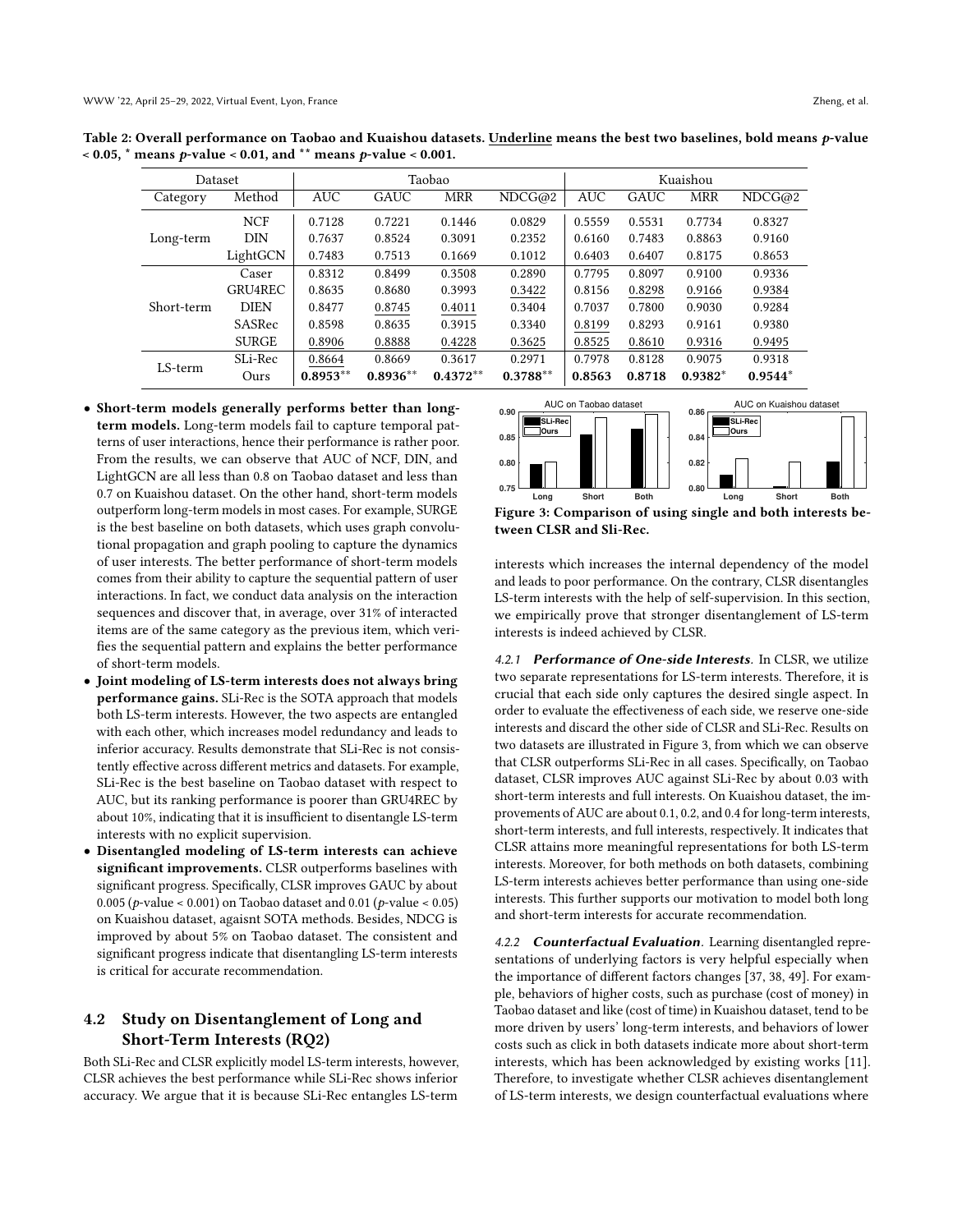<span id="page-6-0"></span>Table 3: Comparison between CLSR and SLi-Rec on predicting click and purchase/like.

|          | Method      |            | Click         | Purchase/Like |                    |  |
|----------|-------------|------------|---------------|---------------|--------------------|--|
| Dataset  |             | <b>AUC</b> | $AVG(\alpha)$ | <b>AUC</b>    | $AVG(\alpha)$      |  |
| Taobao   | SLi-Rec     | 0.8572     | 0.4651        | 0.8288        | $0.4350(-6.47\%)$  |  |
|          | <b>CLSR</b> | 0.8885     | 0.3439        | 0.8616        | $0.3568 (+3.75\%)$ |  |
| Kuaishou | SLi-Rec     | 0.8153     | 0.7259        | 0.7924        | $0.7543 (+3.91\%)$ |  |
|          | <b>CLSR</b> | 0.8618     | 0.2528        | 0.7946        | $0.2757 (+9.06%)$  |  |

<span id="page-6-2"></span>Table 4: Counterfactual evaluation under shuffle protocol.

| Dataset  | Method      |            | Click      | Purchase/Like |            |  |
|----------|-------------|------------|------------|---------------|------------|--|
|          |             | <b>AUC</b> | <b>MRR</b> | AUC           | <b>MRR</b> |  |
| Taobao   | SLi-Rec     | 0.8092     | 0.2292     | 0.8480        | 0.3151     |  |
|          | CLSR        | 0.8413     | 0.2744     | 0.8790        | 0.4194     |  |
| Kuaishou | SLi-Rec     | 0.7992     | 0.9088     | 0.8165        | 0.9113     |  |
|          | <b>CLSR</b> | 0.8431     | 0.9380     | 0.8197        | 0.9167     |  |

the importance of different interests changes. Specifically, we use models well-trained on click data to predict both clicked items and purchased/liked items, where the importance of LS-term interests is different. Since purchase/like behavior reflects more long-term interests, the importance of long-term interests is supposed to be higher when predicting purchase/like than click. In other words, when the model predicts purchase/like behavior, it is expected that the attention weight for long-term interests when fusing the two aspects, *i.e.*  $\alpha$ , to be also larger than predicting click behavior.

Table [3](#page-6-0) illustrates the AUC and the average of  $\alpha$  for clicked items and purchased/liked items. We have the following findings:

- CLSR outperforms SLi-Rec for all behaviors. Although predicting purchase/like with models trained on click data is challenging, AUC of CLSR is significantly larger than SLi-Rec by over 0.03. Meanwhile, the average  $\alpha$  of CLSR is much lower in all cases, unlike SLi-Rec whose average  $\alpha$  is even over 0.7 on Kuaishou dataset. In fact, low  $\alpha$  in CLSR is consistent with previous findings in Table [2](#page-5-0) that long-term interests are less important than short-term interests, which means that LS-term interests are successfully disentangled in CLSR. On the contrary, high  $\alpha$  in SLi-Rec indicates that the learned long-term interests representations contain much information of the undesired short-term interests, i.e. the two aspects entangles with each other.
- Since purchase/like reflects more long-term interests than click,  $\alpha$  is supposed to be also larger when predicting purchase/click. On Taobao dataset,  $\alpha$  of CLSR for purchase behavior is larger than click by about 4%. However, for SLi-Rec,  $\alpha$  for purchase is even less than click by over 6%. On Kuaishou dataset, though  $\alpha$ for like is larger than click in both SLi-Rec and CLSR, the relative increment of  $\alpha$  for CLSR is over two times larger than SLi-Rec (+9.06% v.s. +3.91%). This further validates that CLSR achieves much stronger disentanglement of LS-term interests.

Meanwhile, we also evaluate under special cases where long or short-term interests are blocked by re-arranging interaction sequences with two protocols, namely shuffle and truncate, as illustrated in Figure [4.](#page-6-1) The details are as follows.

• Shuffle: The historical sequence is randomly shuffled, and thus short-term interests are removed under this protocol.

<span id="page-6-1"></span>

Figure 4: Counterfactual evaluation. Shuffle: short-term interests are removed by shuffling. Truncate: long-term interests are weakened by discarding early history.

<span id="page-6-3"></span>

Figure 5: Counterfactual evaluation under truncate protocol. (a) CLSR. (b) CLSR with only long-term interests.

• Truncate: Early history is discarded and only recent history is available. Thus long-term interests are weakened.

Table [4](#page-6-2) shows the results under shuffle protocol on two datasets. Since shuffling operation blocks short-term interests, predicting click behavior is much more difficult than the original case, while predicting purchase behavior is relatively easier. We can observe that the results in Table [4](#page-6-2) compared with Table [3](#page-6-0) is consistent with the expectation. Specifically, for both SLi-Rec and CLSR, AUC decreases by over 0.04 and increases by about 0.02 on click-prediction task and purchase/like-prediction task, respectively. Meanwhile, CLSR improves the AUC of click-prediction by over 0.04, and improves the MRR of purchase-prediction by over 30%, against SLi-Rec. Although short-term interests are invalid under this protocol, CLSR can still achieves better performance since LS-term interests are disentangled and long-term interests can still take effect.

We further present the results of CLSR under truncate protocol with varying available length  $(k)$  of historical sequences in Figure [5](#page-6-3) (a). We can observe that the performance of purchase prediction improves significantly as  $k$  grows. Meanwhile, the performance of click prediction increases much slower when  $k$  grows larger. This observation verifies our assumption that short-term interests can be effectively captured by mining the recent history, while for long-term interests, it is essential to take the entire history into consideration. In addition, we also show the performance of only using long-term interests representation under truncate protocol in Figure [5](#page-6-3) (b). We can find that the accuracy of purchase-prediction increases drastically as  $k$  getting larger, while the accuracy of click-prediction is barely changed. The different trends of click and purchase tasks confirm that the learned long-term interests representations only capture the desired interests and distill short-term interests.

In summary, by comparing CLSR and SLi-Rec, which both explicitly model LS-term interests, we empirically show that disentanglement of the two aspects is the reason of better recommendation performance. Moreover, it is insufficient to disentangle LS-term interests in an unsupervised way, and CLSR effectively overcomes the challenge of lacking labeled data with self-supervision.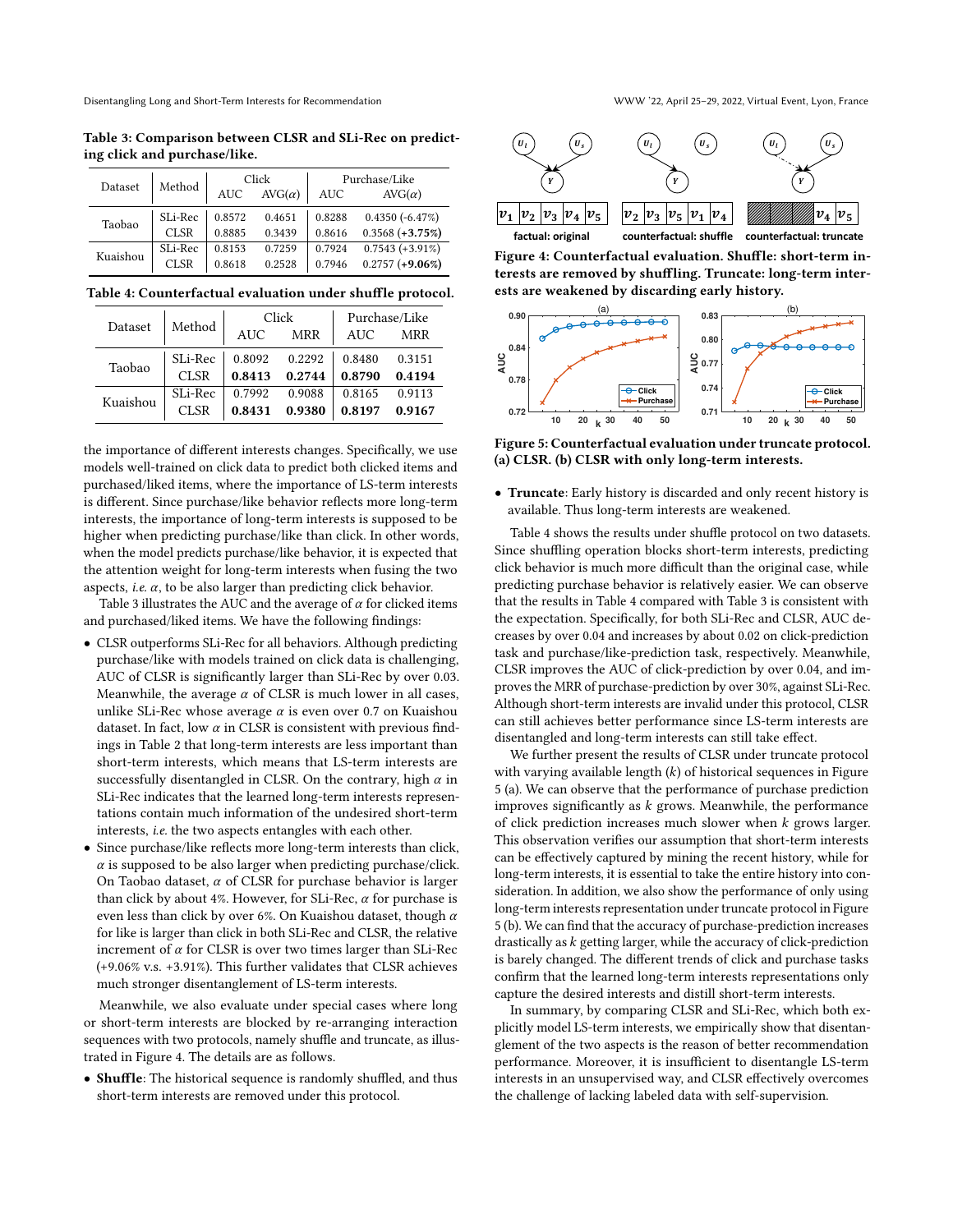<span id="page-7-2"></span>

Figure 6: (a) Ablation study of contrastive loss. (b) Hyperparameter study of  $\beta$ .

<span id="page-7-3"></span>

Figure 7: Comparison between adaptive and fixed fusion.

### 4.3 Ablation and Hyper-parameter Study (RQ3)

4.3.1 **Contrastive Learning**. Contrastive tasks on the similarity between learned representations and proxies for LS-term interests help achieve stronger disentanglement than existing unsupervised methods. We conduct ablation study to compare the performance of CLSR with and without the contrastive loss  $\mathcal{L}_{con}$ . In addition, we also evaluate the performance of replacing the short-term interests encoder  $\psi$  with DIEN. Figure [6](#page-7-2) (a) illustrates the results on Kuaishou dataset. We can find that GAUC of CLSR drops over 0.01 after removing the contrastive tasks which verifies the necessity of self-supervision. Meanwhile, adding self-supervision can also significantly improve the performance of DIEN, which means that CLSR can serve as a general framework to disentangle LS-term interests for existing recommendation models. We also investigate the performance under different loss weights of  $\mathcal{L}_{con}$ . Figure [6](#page-7-2) (b) illustrates the results on Kuaishou dataset. We can observe that 0.1 is an optimal value, and too large  $\beta$  may contradict with the main interaction prediction task which leads to low accuracy.

4.3.2 Adaptive Fusion of LS-Term Interests. In CLSR, we propose to aggregate LS-term interests adaptively according to the target item and the historical sequence. Here we investigate whether this adaptive fusion is effective. To be specific, we compare with a static version, which means using a fixed  $\alpha$  when combining the two aspects. Figure [7](#page-7-3) shows the recommendation performance on two datasets, where the dashed line represents the performance of adaptive fusion. We can discover that adaptive fusion outperforms all different values of fixed  $\alpha$ . These results verify the necessity of adaptive fusion of LS-term interests, and our proposed attentionbased network successfully accomplishes this goal.

To conclude, we conduct extensive experiments to show the superior performance of the proposed CLSR model. Counterfactual evaluations demonstrate that LS-term interests are successfully disentangled. More experimental results are left in Section [A.4.](#page-10-3)

### <span id="page-7-0"></span>5 RELATED WORK

LS-Term Interests Modeling in Recommendation. Traditional Markov chains-based methods [\[36\]](#page-8-26) and advanced deep learning models [\[17,](#page-8-7) [20,](#page-8-21) [24,](#page-8-27) [25,](#page-8-28) [30,](#page-8-29) [40,](#page-8-30) [41,](#page-8-8) [50,](#page-9-1) [55\]](#page-9-2) fail to distinguish between LS-term interests, since a unified representation is insufficient to fully capture user interests. Therefore, several methods [\[2,](#page-8-0) [11,](#page-8-25) [19,](#page-8-31) [29,](#page-8-9) [47,](#page-8-10) [48\]](#page-8-11) were proposed that explicitly differentiate between LS-term interests. For example, Zhao et al. [\[48\]](#page-8-11) use matrix factorization for long-term interests and use RNN for short-term interests. Yu et al. [\[47\]](#page-8-10) develop a variant of LSTM for short-term interests and adopt asymmetric SVD [\[22\]](#page-8-32) for long-term interests. However, disentanglement of LS-term interests is not guaranteed since these approaches impose no supervision on the learned interests representations. Unlike existing unsupervised approaches, we propose a self-supervised method that attains stronger disentanglement of long and short-term interests.

Self-supervised Learning in Recommendation. Self-supervised learning [\[4,](#page-8-33) [7,](#page-8-13) [8,](#page-8-34) [12,](#page-8-35) [13\]](#page-8-36) was recently adopted by several recommendation algorithms [\[32,](#page-8-37) [45,](#page-8-38) [46,](#page-8-39) [52\]](#page-9-4). For example, Zhou et al. [\[52\]](#page-9-4) developed a self-supervised sequential recommender based on mutual information maximization. And Ma et al. [\[32\]](#page-8-37) proposed to supervise sequential encoders with latent intention prototypes. However, those methods ignore the differences between long and short-term interests, which are crucial for accurate recommendation. In our paper, we design a self-supervised learning method to disentangle long and short-term interests for recommendation.

Disentanglement in Recommendation. Disentangled representation learning in recommendation is largely unexplored until recently [\[31,](#page-8-40) [42,](#page-8-41) [43,](#page-8-18) [49\]](#page-9-3). Ma et al. [\[31\]](#page-8-40) propose to learn users' multiple preferences based on Variational Auto-Encoders. Wang et al. [\[42\]](#page-8-41) leverage Knowledge Graph to learn different user intentions and regularize them to be differ from each other. However, most of these works fail to impose specific semantics to the learned multiple representations because of lacking labeled data, i.e. unsupervised disentanglement, which has been shown to be ineffective [\[28\]](#page-8-12). In this paper, we propose to disentangle with self-supervision by designing contrastive tasks between the learned representations and interest proxies extracted from the original interaction sequences.

# <span id="page-7-1"></span>6 CONCLUSION AND FUTURE WORK

In this paper, we propose to disentangle long and short-term interests for recommendation with a contrastive learning framework, CLSR. Extensive experiments and counterfactual evaluations on two large-scale datasets demonstrate that CLSR consistently outperforms SOTA baselines with significant improvements. More importantly, we empirically show that unsupervised LS-term interests modeling can easily entangle the two aspects and lead to even poorer performance. With the help of self-supervision, CLSR can effectively disentangle LS-term interests and achieve much better performance. As for future work, CLSR can be easily extended since it is a highly general framework, For example, other designs of encoders or proxies can be explored. Deploying the proposed method to industrial systems is another important future work.

### ACKNOWLEDGMENTS

This work is supported in part by The National Key Research and Development Program of China under grant 2020AAA0106000. This work is also supported in part by the National Natural Science Foundation of China under 61972223, U1936217, 61971267 and U20B2060.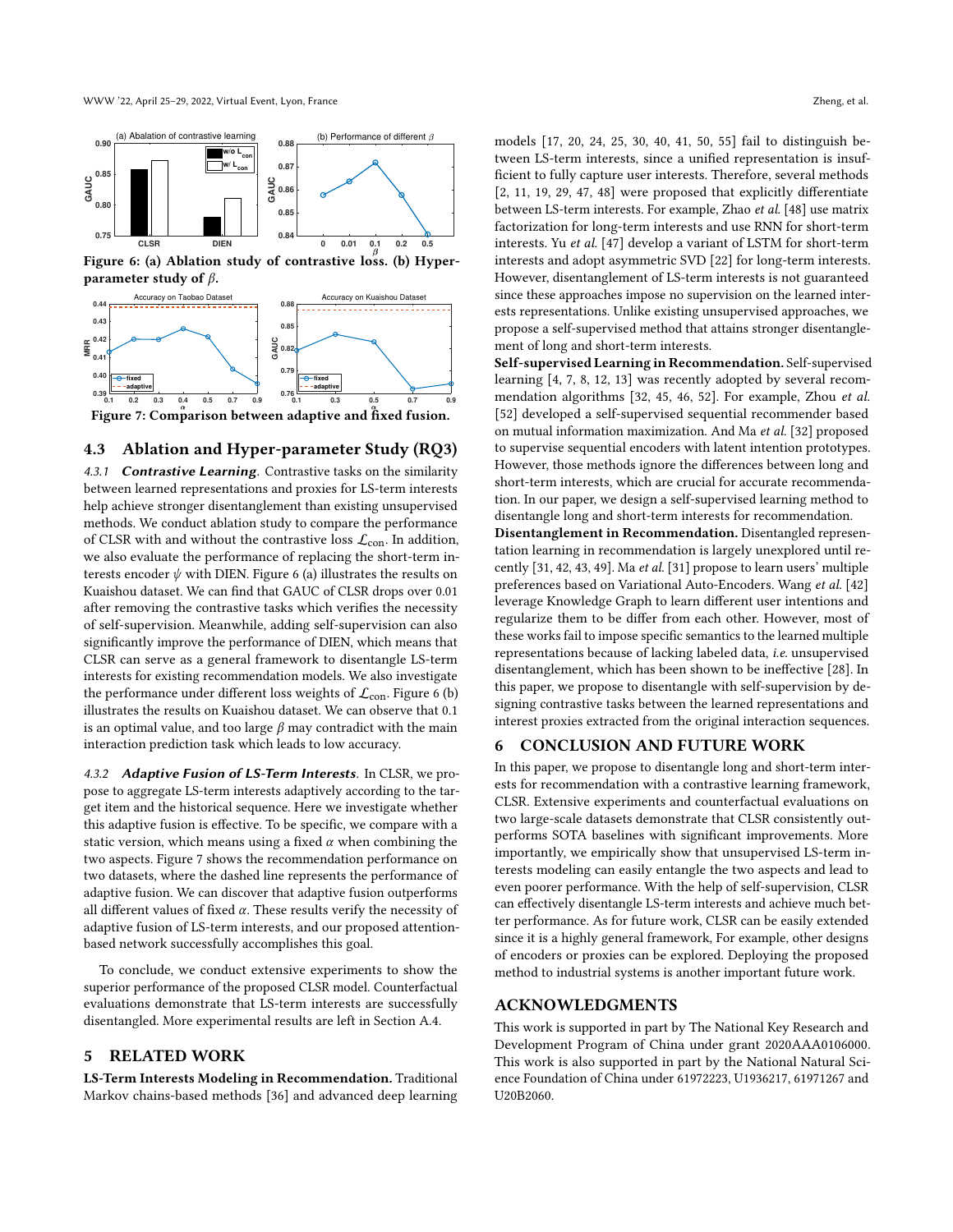### **REFERENCES**

- <span id="page-8-44"></span>[1] Martín Abadi, Paul Barham, Jianmin Chen, Zhifeng Chen, Andy Davis, Jeffrey Dean, Matthieu Devin, Sanjay Ghemawat, Geoffrey Irving, Michael Isard, et al. 2016. Tensorflow: A system for large-scale machine learning. In 12th {USENIX} symposium on operating systems design and implementation ({OSDI} 16). 265–283.
- <span id="page-8-0"></span>[2] Mingxiao An, Fangzhao Wu, Chuhan Wu, Kun Zhang, Zheng Liu, and Xing Xie. 2019. Neural news recommendation with long-and short-term user representations. In Proceedings of the 57th Annual Meeting of the Association for Computational Linguistics. 336–345.
- <span id="page-8-43"></span>[3] Andreas Argyriou, Miguel González-Fierro, and Le Zhang. 2020. Microsoft Recommenders: Best Practices for Production-Ready Recommendation Systems. In Companion Proceedings of the Web Conference 2020. 50–51.
- <span id="page-8-33"></span>[4] Mathilde Caron, Ishan Misra, Julien Mairal, Priya Goyal, Piotr Bojanowski, and Armand Joulin. 2020. Unsupervised learning of visual features by contrasting cluster assignments. arXiv preprint arXiv:2006.09882 (2020).
- <span id="page-8-46"></span>[5] Yukuo Cen, Jianwei Zhang, Xu Zou, Chang Zhou, Hongxia Yang, and Jie Tang. 2020. Controllable multi-interest framework for recommendation. In Proceedings of the 26th ACM SIGKDD International Conference on Knowledge Discovery & Data Mining. 2942–2951.
- <span id="page-8-22"></span>[6] Jianxin Chang, Chen Gao, Yu Zheng, Yiqun Hui, Yanan Niu, Yang Song, Depeng Jin, and Yong Li. 2021. Sequential Recommendation with Graph Neural Networks. In Proceedings of the 44th International ACM SIGIR Conference on Research and Development in Information Retrieval. 378–387.
- <span id="page-8-13"></span>[7] Ting Chen, Simon Kornblith, Mohammad Norouzi, and Geoffrey Hinton. 2020. A simple framework for contrastive learning of visual representations. arXiv preprint arXiv:2002.05709 (2020).
- <span id="page-8-34"></span>[8] Xinlei Chen, Haoqi Fan, Ross Girshick, and Kaiming He. 2020. Improved baselines with momentum contrastive learning. arXiv preprint arXiv:2003.04297 (2020).
- <span id="page-8-15"></span>[9] Junyoung Chung, Caglar Gulcehre, KyungHyun Cho, and Yoshua Bengio. 2014. Empirical evaluation of gated recurrent neural networks on sequence modeling. arXiv preprint arXiv:1412.3555 (2014).
- <span id="page-8-1"></span>[10] Paul Covington, Jay Adams, and Emre Sargin. 2016. Deep neural networks for youtube recommendations. In Proceedings of the 10th ACM conference on recommender systems. 191–198.
- <span id="page-8-25"></span>[11] Mihajlo Grbovic and Haibin Cheng. 2018. Real-time personalization using embeddings for search ranking at airbnb. In *Proceedings of the 24th ACM SIGKDD* International Conference on Knowledge Discovery & Data Mining. 311–320.
- <span id="page-8-35"></span>[12] Jean-Bastien Grill, Florian Strub, Florent Altché, Corentin Tallec, Pierre H Richemond, Elena Buchatskaya, Carl Doersch, Bernardo Avila Pires, Zhaohan Daniel Guo, Mohammad Gheshlaghi Azar, et al. 2020. Bootstrap your own latent: A new approach to self-supervised learning. arXiv preprint arXiv:2006.07733 (2020).
- <span id="page-8-36"></span>[13] Kaiming He, Haoqi Fan, Yuxin Wu, Saining Xie, and Ross Girshick. 2020. Momentum contrast for unsupervised visual representation learning. In Proceedings of the IEEE/CVF Conference on Computer Vision and Pattern Recognition. 9729–9738.
- <span id="page-8-20"></span>[14] Xiangnan He, Kuan Deng, Xiang Wang, Yan Li, Yongdong Zhang, and Meng Wang. 2020. Lightgcn: Simplifying and powering graph convolution network for recommendation. In Proceedings of the 43rd International ACM SIGIR Conference on Research and Development in Information Retrieval. 639–648.
- <span id="page-8-3"></span>[15] Xiangnan He, Xiaoyu Du, Xiang Wang, Feng Tian, Jinhui Tang, and Tat-Seng Chua. 2018. Outer product-based neural collaborative filtering. arXiv preprint arXiv:1808.03912 (2018).
- <span id="page-8-4"></span>[16] Xiangnan He, Lizi Liao, Hanwang Zhang, Liqiang Nie, Xia Hu, and Tat-Seng Chua. 2017. Neural collaborative filtering. In Proceedings of the 26th international conference on world wide web. 173–182.
- <span id="page-8-7"></span>[17] Balázs Hidasi, Alexandros Karatzoglou, Linas Baltrunas, and Domonkos Tikk. 2015. Session-based recommendations with recurrent neural networks.  $arXiv$ preprint arXiv:1511.06939 (2015).
- <span id="page-8-16"></span>[18] Sepp Hochreiter and Jürgen Schmidhuber. 1997. Long short-term memory. Neural computation 9, 8 (1997), 1735–1780.
- <span id="page-8-31"></span>[19] Linmei Hu, Chen Li, Chuan Shi, Cheng Yang, and Chao Shao. 2020. Graph neural news recommendation with long-term and short-term interest modeling. Information Processing & Management 57, 2 (2020), 102142.
- <span id="page-8-21"></span>[20] Wang-Cheng Kang and Julian McAuley. 2018. Self-attentive sequential recommendation. In 2018 IEEE International Conference on Data Mining (ICDM). IEEE, 197–206.
- <span id="page-8-45"></span>[21] Diederik P Kingma and Jimmy Ba. 2014. Adam: A method for stochastic optimization. arXiv preprint arXiv:1412.6980 (2014).
- <span id="page-8-32"></span>[22] Yehuda Koren. 2008. Factorization meets the neighborhood: a multifaceted collaborative filtering model. In Proceedings of the 14th ACM SIGKDD international conference on Knowledge discovery and data mining. 426–434.
- <span id="page-8-5"></span>[23] Yehuda Koren, Robert Bell, and Chris Volinsky. 2009. Matrix factorization techniques for recommender systems. Computer 42, 8 (2009), 30–37.
- <span id="page-8-27"></span>[24] Jing Li, Pengjie Ren, Zhumin Chen, Zhaochun Ren, Tao Lian, and Jun Ma. 2017. Neural attentive session-based recommendation. In Proceedings of the 2017 ACM
- <span id="page-8-28"></span>on Conference on Information and Knowledge Management. 1419–1428. [25] Jiacheng Li, Yujie Wang, and Julian McAuley. 2020. Time interval aware selfattention for sequential recommendation. In Proceedings of the 13th international

conference on web search and data mining. 322–330.

- <span id="page-8-17"></span>[26] Lei Li, Li Zheng, and Tao Li. 2011. Logo: a long-short user interest integration in personalized news recommendation. In Proceedings of the fifth ACM conference on Recommender systems. 317–320.
- <span id="page-8-2"></span>[27] Yongqi Li, Meng Liu, Jianhua Yin, Chaoran Cui, Xin-Shun Xu, and Liqiang Nie. 2019. Routing micro-videos via a temporal graph-guided recommendation system. In Proceedings of the 27th ACM International Conference on Multimedia. 1464– 1472.
- <span id="page-8-12"></span>[28] Francesco Locatello, Stefan Bauer, Mario Lucic, Gunnar Raetsch, Sylvain Gelly, Bernhard Schölkopf, and Olivier Bachem. 2019. Challenging common assumptions in the unsupervised learning of disentangled representations. In international conference on machine learning. PMLR, 4114–4124.
- <span id="page-8-9"></span>[29] Fuyu Lv, Taiwei Jin, Changlong Yu, Fei Sun, Quan Lin, Keping Yang, and Wilfred Ng. 2019. SDM: Sequential deep matching model for online large-scale recommender system. In Proceedings of the 28th ACM International Conference on Information and Knowledge Management. 2635–2643.
- <span id="page-8-29"></span>[30] Chen Ma, Liheng Ma, Yingxue Zhang, Jianing Sun, Xue Liu, and Mark Coates. 2020. Memory augmented graph neural networks for sequential recommendation. In Proceedings of the AAAI Conference on Artificial Intelligence, Vol. 34. 5045–5052.
- <span id="page-8-40"></span>[31] Jianxin Ma, Chang Zhou, Peng Cui, Hongxia Yang, and Wenwu Zhu. 2019. Learning disentangled representations for recommendation. In Proceedings of the 33rd International Conference on Neural Information Processing Systems. 5711–5722.
- <span id="page-8-37"></span>[32] Jianxin Ma, Chang Zhou, Hongxia Yang, Peng Cui, Xin Wang, and Wenwu Zhu. 2020. Disentangled Self-Supervision in Sequential Recommenders. In Proceedings of the 26th ACM SIGKDD International Conference on Knowledge Discovery & Data Mining. 483–491.
- <span id="page-8-19"></span>[33] Aaron van den Oord, Yazhe Li, and Oriol Vinyals. 2018. Representation learning with contrastive predictive coding. arXiv preprint arXiv:1807.03748 (2018).
- <span id="page-8-42"></span>[34] Qi Pi, Weijie Bian, Guorui Zhou, Xiaoqiang Zhu, and Kun Gai. 2019. Practice on long sequential user behavior modeling for click-through rate prediction. In Proceedings of the 25th ACM SIGKDD International Conference on Knowledge Discovery & Data Mining. 2671–2679.
- <span id="page-8-6"></span>[35] Steffen Rendle, Christoph Freudenthaler, Zeno Gantner, and Lars Schmidt-Thieme. 2012. BPR: Bayesian personalized ranking from implicit feedback. arXiv preprint arXiv:1205.2618 (2012).
- <span id="page-8-26"></span>[36] Steffen Rendle, Christoph Freudenthaler, and Lars Schmidt-Thieme. 2010. Factorizing personalized markov chains for next-basket recommendation. In Proceedings of the 19th international conference on World wide web. 811–820.
- <span id="page-8-23"></span>[37] Bernhard Schölkopf. 2019. Causality for machine learning. arXiv preprint arXiv:1911.10500 (2019).
- <span id="page-8-24"></span>[38] Bernhard Schölkopf, Francesco Locatello, Stefan Bauer, Nan Rosemary Ke, Nal Kalchbrenner, Anirudh Goyal, and Yoshua Bengio. 2021. Toward causal representation learning. Proc. IEEE 109, 5 (2021), 612–634.
- <span id="page-8-14"></span>[39] Weiping Song, Chence Shi, Zhiping Xiao, Zhijian Duan, Yewen Xu, Ming Zhang, and Jian Tang. 2019. Autoint: Automatic feature interaction learning via selfattentive neural networks. In Proceedings of the 28th ACM International Conference on Information and Knowledge Management. 1161–1170.
- <span id="page-8-30"></span>[40] Fei Sun, Jun Liu, Jian Wu, Changhua Pei, Xiao Lin, Wenwu Ou, and Peng Jiang. 2019. BERT4Rec: Sequential recommendation with bidirectional encoder representations from transformer. In Proceedings of the 28th ACM International Conference on Information and Knowledge Management. 1441–1450.
- <span id="page-8-8"></span>[41] Jiaxi Tang and Ke Wang. 2018. Personalized top-n sequential recommendation via convolutional sequence embedding. In Proceedings of the Eleventh ACM International Conference on Web Search and Data Mining. 565–573.
- <span id="page-8-41"></span>[42] Xiang Wang, Tinglin Huang, Dingxian Wang, Yancheng Yuan, Zhenguang Liu, Xiangnan He, and Tat-Seng Chua. 2021. Learning Intents behind Interactions with Knowledge Graph for Recommendation. In Proceedings of the Web Conference 2021. 878–887.
- <span id="page-8-18"></span>[43] Xiang Wang, Hongye Jin, An Zhang, Xiangnan He, Tong Xu, and Tat-Seng Chua. 2020. Disentangled graph collaborative filtering. In Proceedings of the 43rd International ACM SIGIR Conference on Research and Development in Information Retrieval. 1001–1010.
- <span id="page-8-47"></span>[44] Yifan Wang, Suyao Tang, Yuntong Lei, Weiping Song, Sheng Wang, and Ming Zhang. 2020. Disenhan: Disentangled heterogeneous graph attention network for recommendation. In Proceedings of the 29th ACM International Conference on Information & Knowledge Management. 1605–1614.
- <span id="page-8-38"></span>[45] Xu Xie, Fei Sun, Zhaoyang Liu, Jinyang Gao, Bolin Ding, and Bin Cui. 2020. Contrastive Pre-training for Sequential Recommendation. arXiv e-prints (2020), arXiv–2010.
- <span id="page-8-39"></span>[46] Xin Xin, Alexandros Karatzoglou, Ioannis Arapakis, and Joemon M Jose. 2020. Self-Supervised Reinforcement Learning forRecommender Systems. arXiv preprint arXiv:2006.05779 (2020).
- <span id="page-8-10"></span>[47] Zeping Yu, Jianxun Lian, Ahmad Mahmoody, Gongshen Liu, and Xing Xie. 2019. Adaptive User Modeling with Long and Short-Term Preferences for Personalized Recommendation.. In IJCAI. 4213-4219.
- <span id="page-8-11"></span>[48] Wei Zhao, Benyou Wang, Jianbo Ye, Yongqiang Gao, Min Yang, and Xiaojun Chen. 2018. PLASTIC: Prioritize Long and Short-term Information in Top-n Recommendation using Adversarial Training.. In Ijcai. 3676–3682.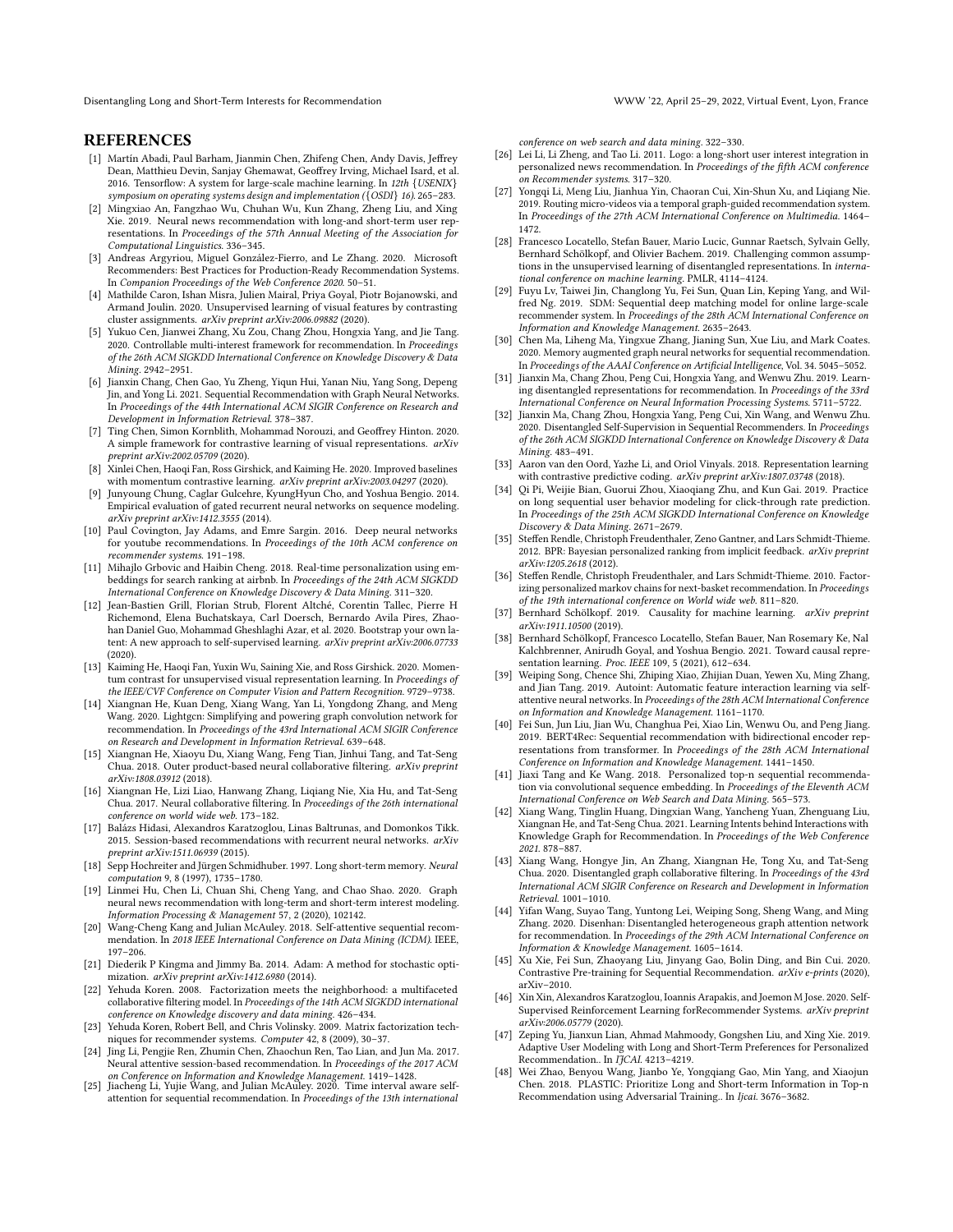- <span id="page-9-3"></span>[49] Yu Zheng, Chen Gao, Xiang Li, Xiangnan He, Yong Li, and Depeng Jin. 2021. Disentangling User Interest and Conformity for Recommendation with Causal Embedding. In Proceedings of the Web Conference 2021. 2980–2991.
- <span id="page-9-1"></span>[50] Guorui Zhou, Na Mou, Ying Fan, Qi Pi, Weijie Bian, Chang Zhou, Xiaoqiang Zhu, and Kun Gai. 2019. Deep interest evolution network for click-through rate prediction. In Proceedings of the AAAI conference on artificial intelligence, Vol. 33. 5941–5948.
- <span id="page-9-0"></span>[51] Guorui Zhou, Xiaoqiang Zhu, Chenru Song, Ying Fan, Han Zhu, Xiao Ma, Yanghui Yan, Junqi Jin, Han Li, and Kun Gai. 2018. Deep interest network for click-through rate prediction. In Proceedings of the 24th ACM SIGKDD International Conference on Knowledge Discovery & Data Mining. 1059–1068.
- <span id="page-9-4"></span>[52] Kun Zhou, Hui Wang, Wayne Xin Zhao, Yutao Zhu, Sirui Wang, Fuzheng Zhang, Zhongyuan Wang, and Ji-Rong Wen. 2020. S3-rec: Self-supervised learning

for sequential recommendation with mutual information maximization. In  $\mathit{Pro-}$ ceedings of the 29th ACM International Conference on Information & Knowledge Management. 1893–1902.

- <span id="page-9-6"></span>[53] Han Zhu, Daqing Chang, Ziru Xu, Pengye Zhang, Xiang Li, Jie He, Han Li, Jian Xu, and Kun Gai. 2019. Joint optimization of tree-based index and deep model for recommender systems. In Advances in Neural Information Processing Systems. 3971–3980.
- <span id="page-9-5"></span>[54] Han Zhu, Xiang Li, Pengye Zhang, Guozheng Li, Jie He, Han Li, and Kun Gai. 2018. Learning tree-based deep model for recommender systems. In Proceedings of the 24th ACM SIGKDD International Conference on Knowledge Discovery & Data Mining. 1079–1088.
- <span id="page-9-2"></span>[55] Yu Zhu, Hao Li, Yikang Liao, Beidou Wang, Ziyu Guan, Haifeng Liu, and Deng Cai. 2017. What to Do Next: Modeling User Behaviors by Time-LSTM.. In IJCAI, Vol. 17. 3602–3608.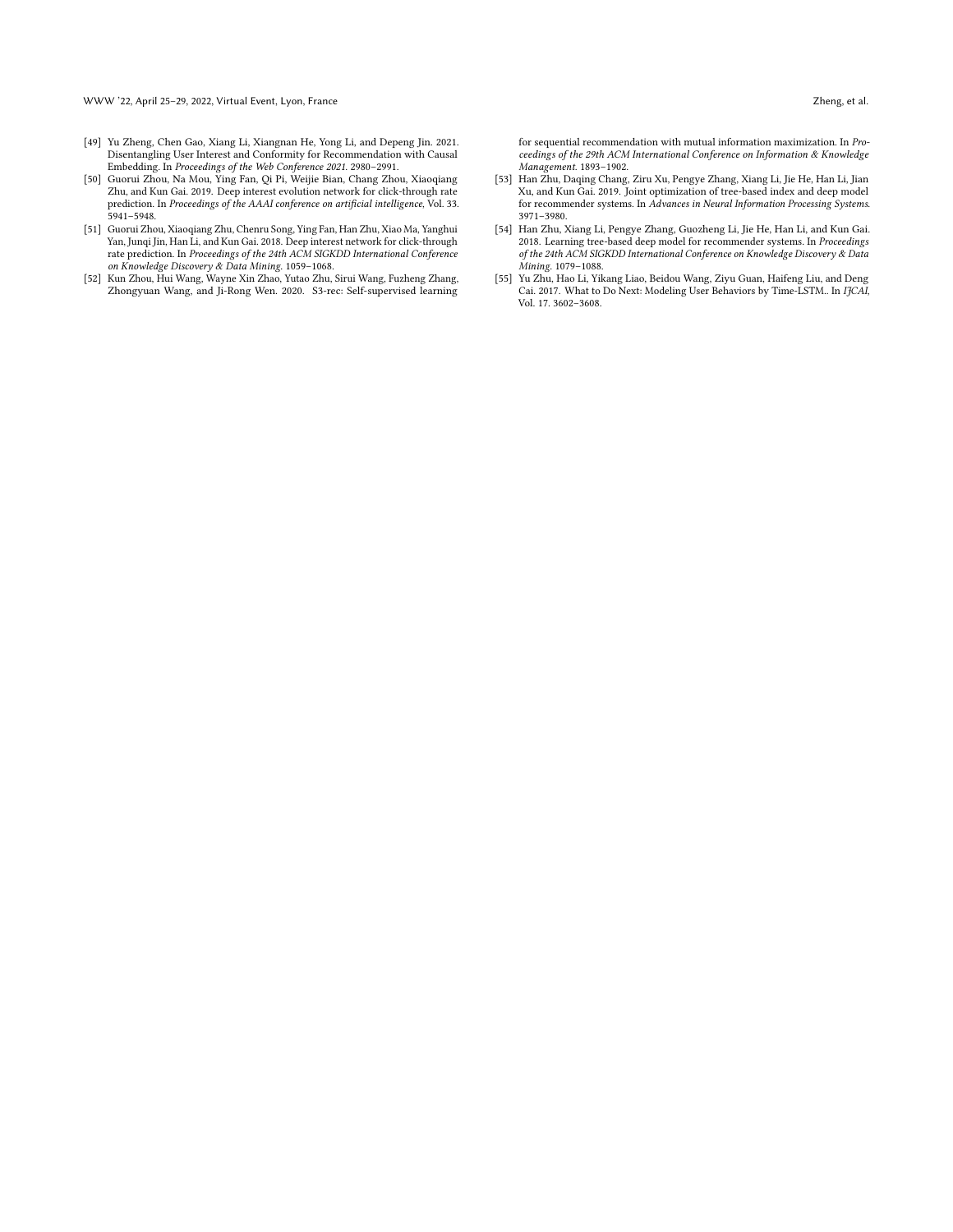# A APPENDIX

### <span id="page-10-0"></span>A.1 Datasets

We use two datasets to conduct experiments, including a public e-commerce dataset and an industrial short-video dataset, which are also adopted by the SOTA sequential recommendation model, SURGE [\[6\]](#page-8-22). Both of them are in million scale and collected from real-world applications.

The details of the adopted datasets are introduced as follows,

- $\bullet$  Taobao<sup>[3](#page-0-0)</sup>. This dataset [\[54\]](#page-9-5) is collected from the largest e-commerce platform in China, and it is widely used as a benchmark dataset for recommendation research [\[34,](#page-8-42) [53,](#page-9-6) [54\]](#page-9-5). It contains the user behaviors, including click, cart, and purchase from November 25 to December 3, 2017. We use the click data and adopt 10-core settings to filter out inactive entities. To evaluate the recommendation performance, we use all the instances till December 1 as training data. We use the instances on December 2 for validation and evaluate the final performance with the instances on December 3.
- Kuaishou<sup>[4](#page-0-0)</sup>. This industrial dataset is collected from Kuaishou APP, one of the largest short-video platforms in China. Users can browse short videos uploaded by other users. We extract a subset of the logs from October 22 to October 28, 2020. The dataset contains user interactions with short videos, including click, like, follow (subscribe), and forward. We use the click data and also adopt 10-core settings to guarantee data quality. We keep the instances of the first 6 days as training set, and reserve the last day for validation (before 12 pm) and test (after 12 pm).

Table [5](#page-10-4) shows the statistics of the two datasets after splitting.

# <span id="page-10-1"></span>A.2 Baselines

We compare the proposed approach with the following competitive recommenders:

- NCF [\[16\]](#page-8-4): This method is the state-of-the-art general recommender which combines matrix factorization and multi-layer perceptrons to capture the non-linearity of user interactions.
- DIN [\[51\]](#page-9-0): This method uses attention mechanism to aggregate the historical interaction sequences. Attention weights are computed according to the target item.
- LightGCN [\[14\]](#page-8-20): This method is the state-of-the-art GCN based recommender and it utilizes neighborhood aggregation to capture the collaborative filtering effect.
- Caser [\[41\]](#page-8-8): This method regards the sequence of items as images and extract sequential patterns with a convolutional network.
- GRU4REC [\[17\]](#page-8-7): This is the first approach that applies RNN to session-based recommendation system, with modified mini-batch training and ranking loss.
- DIEN [\[50\]](#page-9-1): This method improves DIN by combining attention with GRU to model the sequential pattern of user interests, and takes interests evolution into consideration.
- SASRec [\[20\]](#page-8-21): This method is the state-of-the-art sequential recommendation model which utilizes self-attention to capture sequential preferences.

Table 5: Statistics of the datasets.

<span id="page-10-4"></span>

| dataset  | train      | validation | test      |
|----------|------------|------------|-----------|
| Taobao   | 1.094.775  | 191.946    | 184.434   |
| Kuaishou | 12.925.390 | 641.580    | 1.385.689 |

<span id="page-10-5"></span>Table 6: Performance of different  $k$  on Taobao dataset.

|                   |                              |        | $k$ AUC GAUC MRR NDCG@2 |
|-------------------|------------------------------|--------|-------------------------|
|                   |                              |        |                         |
| 1   0.8975 0.8927 |                              | 0.4306 | 0.3717                  |
| 2   0.8956 0.8938 |                              | 0.4364 | 0.3798                  |
| 3   0.8953 0.8936 |                              | 0.4372 | 0.3788                  |
|                   | 4   0.8936   0.8924   0.4331 |        | 0.3747                  |

- SURGE [\[6\]](#page-8-22): This is the state-of-the-art recommendation approach which utilizes graph convolutional networks (GCN) to model user interest from sequential interactions.
- SLi-Rec [\[47\]](#page-8-10): This is the state-of-the-art algorithm which captures long-term interests with asymmetric-SVD and models shortterm interests with a modified LSTM.

# <span id="page-10-2"></span>A.3 Implementation Details

We implement all the models with the Microsoft Recommenders framework [\[3\]](#page-8-43) based on TensorFlow [\[1\]](#page-8-44). We use the Adam optimizer [\[21\]](#page-8-45). Embedding size  $d$  is set as 40. We use a two-layer MLP with hidden size [100, 64] for interaction estimation. Batch normalization is enabled for the MLP, and the activation function is ReLU. The maximum length for user interaction sequences is 50 for Taobao dataset and 250 for Kuaishou dataset. We use grid-search to find the best hyper-parameters. The optimal settings for our proposed implementation are:  $L_2$  regularization weight is 1e-6. Batchsize is 500. Learning rate is 0.001.  $\beta$  is 0.1.  $l_t$  is 5 for Taobao dataset and 10 for Kuaishou dataset.  $k$  is 3 for Taobao dataset and 5 for Kuaishou dataset.  $\mathcal{L}_{con}$  is  $\mathcal{L}_{tri}$  for Taobao dataset and  $\mathcal{L}_{bor}$  for Kuaishou dataset.

# <span id="page-10-3"></span>A.4 More Studies on the Proposed Method

In this section, we conduct experiments to investigate how the proposed method performs under different values of several introduced hyper-parameters. We also include further ablation studies on several components.

**Short-term Proxy**  $k$ . In the proposed method, we use mean pooling of the recent  $k$  interacted items as the proxy representation for short-term interests. Table [6](#page-10-5) illustrates the results of different  $k$  on Taobao dataset. We can observe that setting  $k$  as 1 achieves poorer performance except for AUC, which means only using the last interacted item as proxy for short-term interests is not a good choice since one interaction can be noise with large possibilities.

Interests Evolution Short-term interests are quite different from long-term interests with respect to their dynamics over time, thus we utilize a GRU to generate query vectors in Eqn [\(7\)](#page-2-2) which simulates the evolution of short-term interests. We study the effect of interests evolution and results are shown in Table [7.](#page-11-1) We can

<sup>3</sup><https://tianchi.aliyun.com/dataset/dataDetail?dataId=649> <sup>4</sup><https://www.kuaishou.com>